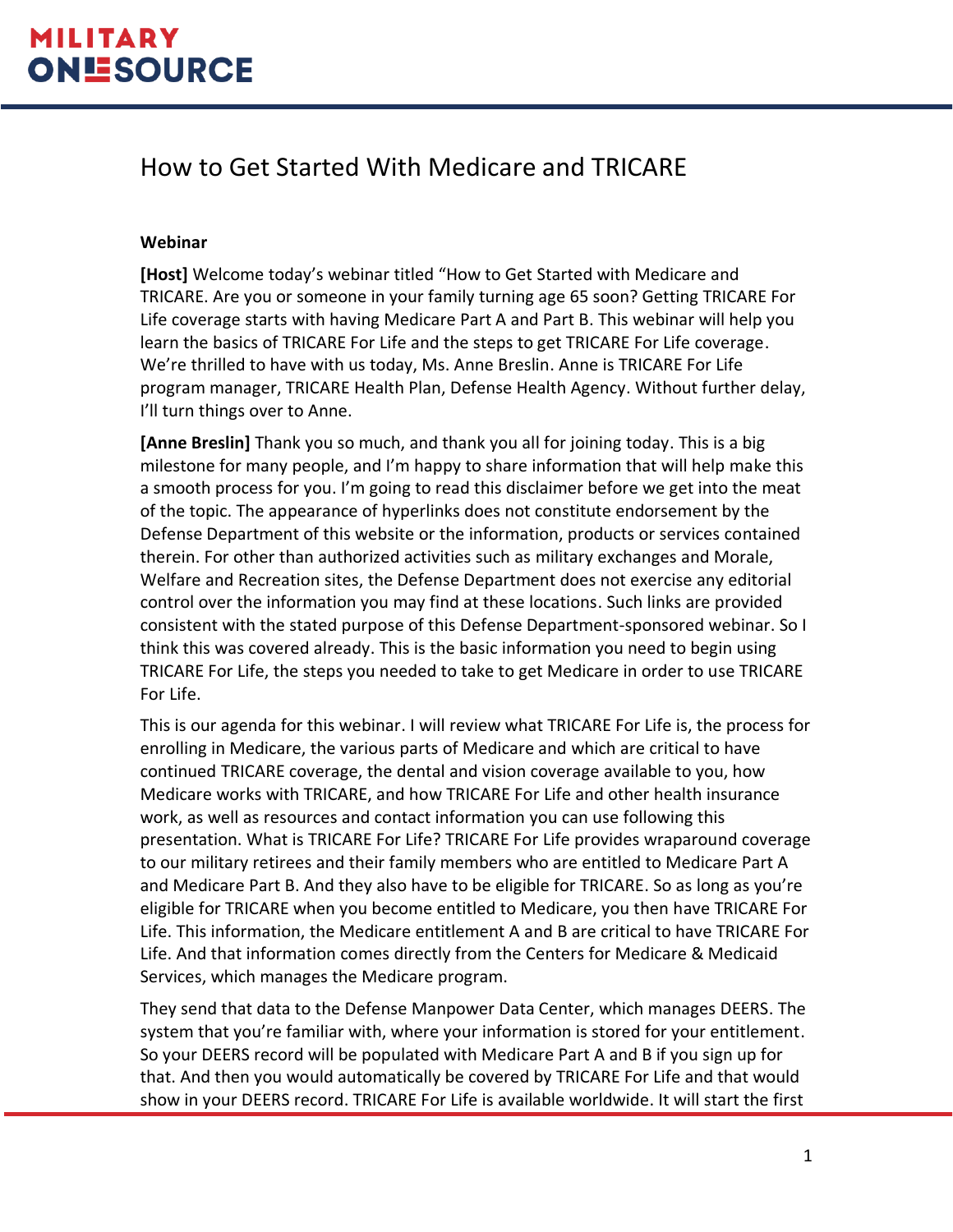day that you have Medicare Part A and Part B. So I often get asked if a couple are not the same age, what's going to happen to my spouse who is not turning 65? They may be a year or two or however many years younger. TRICARE For Life is an individual entitlement. So if one person is eligible for Medicare and the other isn't, only the one who is eligible for Medicare and who signs up will have TRICARE For Life at that point in time. The other family member would remain eligible for the TRICARE program that they're in whether it be Prime or Select, U.S. Family Health Plan, et cetera.

In addition, what will happen is you're automatically disenrolled at age 65 from your current health plan. There is an assumption that you will have Medicare. If you're not eligible for Medicare, we'll get into that a little later and you can remain eligible for TRICARE. Children would also remain eligible in their current plan until they age out or otherwise lose eligibility. So if you have children in the family, you continue to pay the family rate for those who are not entitled to Medicare. If there's only one other person, they would have the individual rate. Social Security manages the Medicare enrollment process. Most people can sign up online on the Social Security website which is [www.ssa.gov,](http://www.ssa.gov/) you can create an account on that website to apply for your Medicare benefits.

They also have a customer service number, which is 800-772-1213, as well as a number for those who have hearing difficulties, and that is 800-325-0778. You can also find the local Social Security offices on their website. I just recently read that they are opening again beginning in April. They have been closed due to COVID, and so they were doing appointments over the phone, but they will soon be open. So after you sign up for Medicare, you will receive a welcome to Medicare package. A lot of people don't read it. I highly recommend that you do. There's a lot of important information in there, and most importantly, your Medicare card is included in that mailing. So when do you sign up? Most people think, "Oh, I have to sign up on my birthday or Medicare starts on my actual 65th birthday," and that is not true.

Your first chance to sign up for Medicare is during what Medicare refers to as the initial enrollment period. Five months before you turn 65, you will receive a notice from the Defense Manpower Data Center reminding you of the need to sign up. It's a bit of an advanced warning, but it's important that you know not to wait until the month you turn 65. So if your birthday falls on the first day of the month, you will be eligible for Medicare. Actually, the month before the month that you turn 65. So you need to sign up for Medicare between two and four months before the month you turn 65. The simplest thing is, if everybody signs up no later than two months before the month they turned 65, you're going to be great. TRICARE For Life will start, you'll have no gap in your coverage. That's the simple answer, but Medicare has varying rules based on birth date. So currently, if your birthday falls on any date other than the first day of the month, your Medicare coverage would begin the first of the month that you turn 65. And so you would need to sign up for Medicare between one and three months before you turn 65.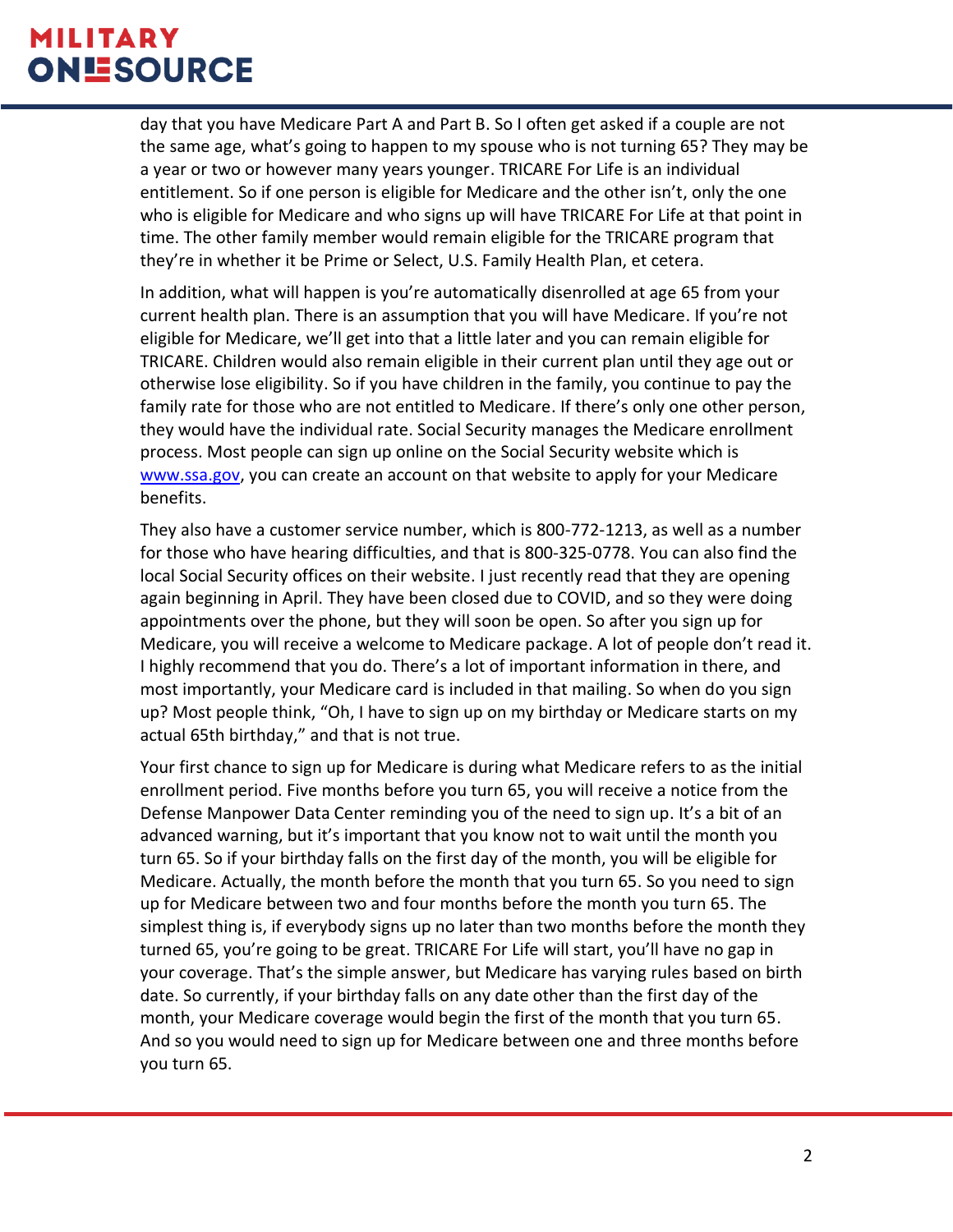That initial enrollment period that I referenced at the beginning of this slide is actually seven months long. But if you don't follow the instructions on this slide and you file either the month that you turn 65 or in any of the months following the months you turn 65, you will have a break in your TRICARE coverage. So please don't delay. Do it no later than two months before you turn 65. So if you totally missed that seven-month window of your initial enrollment period, Medicare has what's called a General Enrollment Period, and it occurs annually January 1 through March 31. So every single year there's an opportunity to sign up for Part B if you fail to do it sooner. Currently, if you sign up during the general enrollment period, which ends today, coverage would start July 1 for your Medicare Part B.

So let's say you're going to turn 65 later this year and you missed your initial enrollment period. You would (1) not have TRICARE and (2) you have to sign up for Part B in 2023. The rules for Medicare when it will be effective are changing and we'll get to that later. But right now, let's say someone turned 65 this year and they did not sign up in their initial enrollment period and they signed up today, their Part B doesn't begin until July 1 so there's a lag. So it's very important to pay attention to these timelines. If someone missed several years and didn't sign up, they will have higher premiums to pay. Medicare assesses a 10% penalty for every 12 months that you could have had Part B but didn't. There's also a special enrollment period under which you would not pay that late enrollment penalty and I'll get to that later.

So there is a special enrollment period if you or your spouse are working and you have employer-sponsored health coverage based on that employment. If that's the case you have the option of delaying your enrollment in Medicare Part B and relying on that employer sponsored coverage. Even though Medicare allows you to do this and does not charge you a late enrollment penalty when you sign up for Part B later, you would not have TRICARE coverage without Part B. You have to have Medicare A and B. So this is a choice you need to make if you're still working or your spouse is still working. You can weigh the pros and cons of whether or not you want to rely solely on your employer coverage or if you want to have Medicare and TRICARE.

So that special enrollment period is available anytime while you or your spouse are working and covered by the employer coverage, or within eight months of loss of employment or loss of that employer coverage, whichever occurs first. As I mentioned, if you do choose this option to delay, you will have a break in your TRICARE coverage. So there's another scenario. There are situations where someone has not worked long enough or paid into the system for long enough, and that is basically 10 years or 40 quarters in which you paid into the system. If you did not do that when you file for Medicare, you will receive a notice from Social Security. There's two of them, one could be a Notice of Award or a Notice of Disapproved Claim. And if you receive those that show that you're not eligible for Medicare Part A, you present that to an ID card site in order to have continued TRICARE coverage.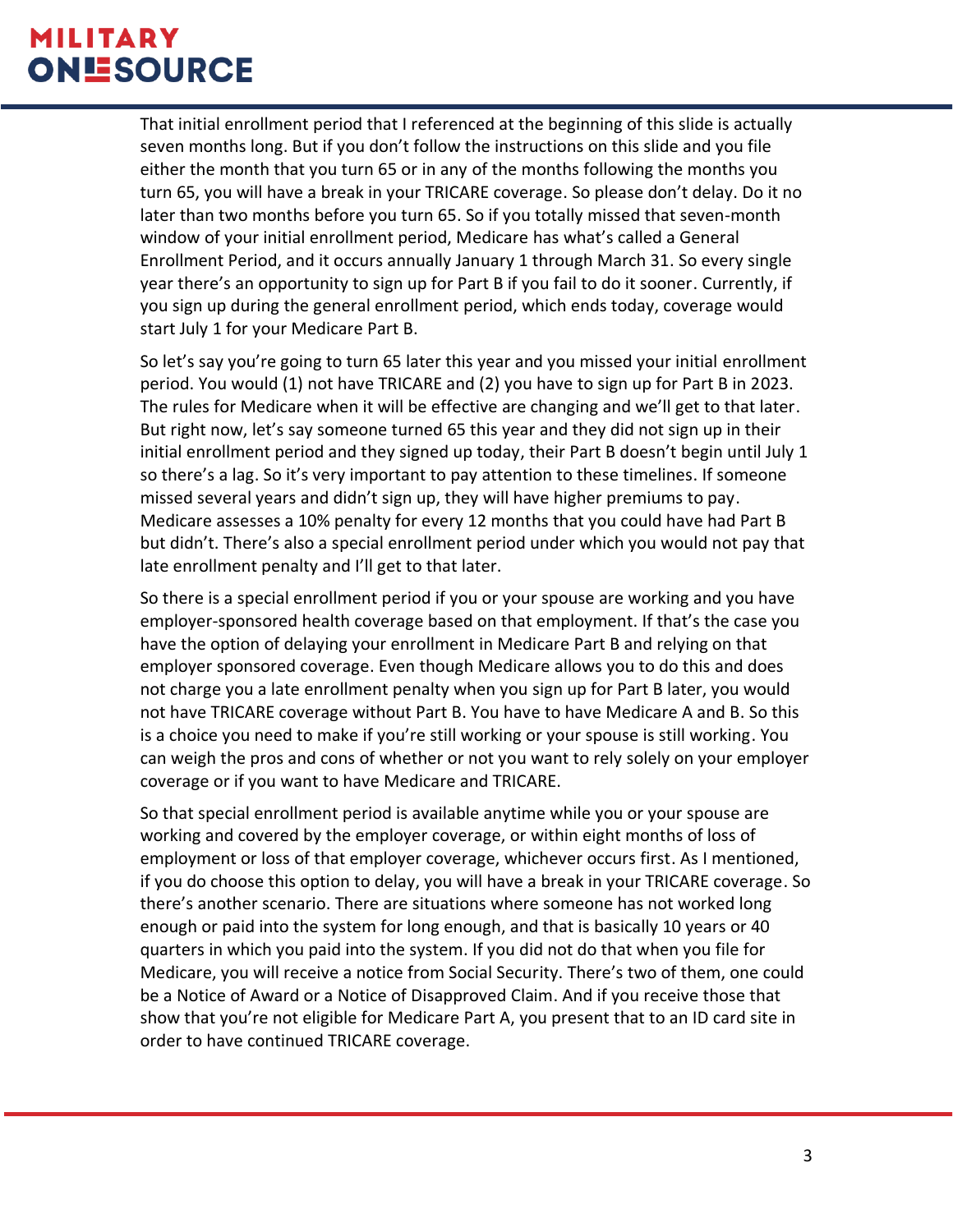However, if you have a spouse who is 62 years of age at the time you turned 65, you are also required to file on that spouse's record because you could be eligible for Medicare Part A on your spouse's record, and as early as 62. Your spouse at 62 does not have to sign up for Medicare or Social Security at that time, but you will need to sign up for Medicare on their record when he or she is 62. If your spouse is younger than you and is not 62, they're younger than 62 when you turn 65, you'll need to sign up on your spouse's record two months before your spouse turns age 62. So if you use Google calendar, it's important to put this on there so that you don't forget. You can find additional information about when Medicare coverage starts based on when you sign up and under which period you sign up on the Medicare website which is [www.medicare.gov.](http://www.medicare.gov/)

What is Medicare Part A? Medicare Part A refers to hospital insurance, but it's not limited to care in a hospital. It also covers care such as skilled nursing facility care, hospice care, and some home health care. You are eligible for Medicare Part A if you worked and paid into the Social Security for at least 10 years. And as I already mentioned, if you're not eligible on your own, you may be eligible on your spouse's record.

Medicare Part B is the other important part of Medicare for our TRICARE beneficiaries. It's referred to as medical insurance. It is funded through premiums that you pay rather than payroll taxes. And Part B covers all of those outpatient services that you receive from physicians and other health care providers, home health care, durable medical equipment such as wheelchairs, walkers, hospital beds, et cetera, and many preventive services, screenings, vaccines, wellness exams, etc. As I mentioned, Medicare Part B does have a monthly premium and it is based on your income.

So there is a base amount I believe it's  $-$  I forget the exact number for this year, it's around 140 a month. That information is available on the Social Security website [www.ssa.gov](http://www.ssa.gov/) as well as the Medicare site, [www.medicare.gov.](http://www.medicare.gov/) They have the breakout of income brackets. Social Security received that information directly from the IRS. That's how they know what your income is and that's how they know what Part B premium to assess. If for some reason your income goes down, your Part B premium can also go down. You can contact Social Security Administration to request a review and a reduction in your Part B premium under that scenario.

Medicare Part D is the Medicare prescription drug coverage. It also has a monthly premium and it's offered by individual drug plans. It is not required for you to have the Medicare Part D prescription drug plan in order to have TRICARE For Life. All TRICARE beneficiaries, regardless of the plan they're enrolled in, including TRICARE For Life, are eligible and are covered under the TRICARE pharmacy program. I'm sorry, there is one exception and that's enrollees in the U.S. Family Health Plan. Their coverage is separate. So if you're familiar with Express Scripts, they are the current TRICARE pharmacy contractor and that will remain the same when you have TRICARE For Life.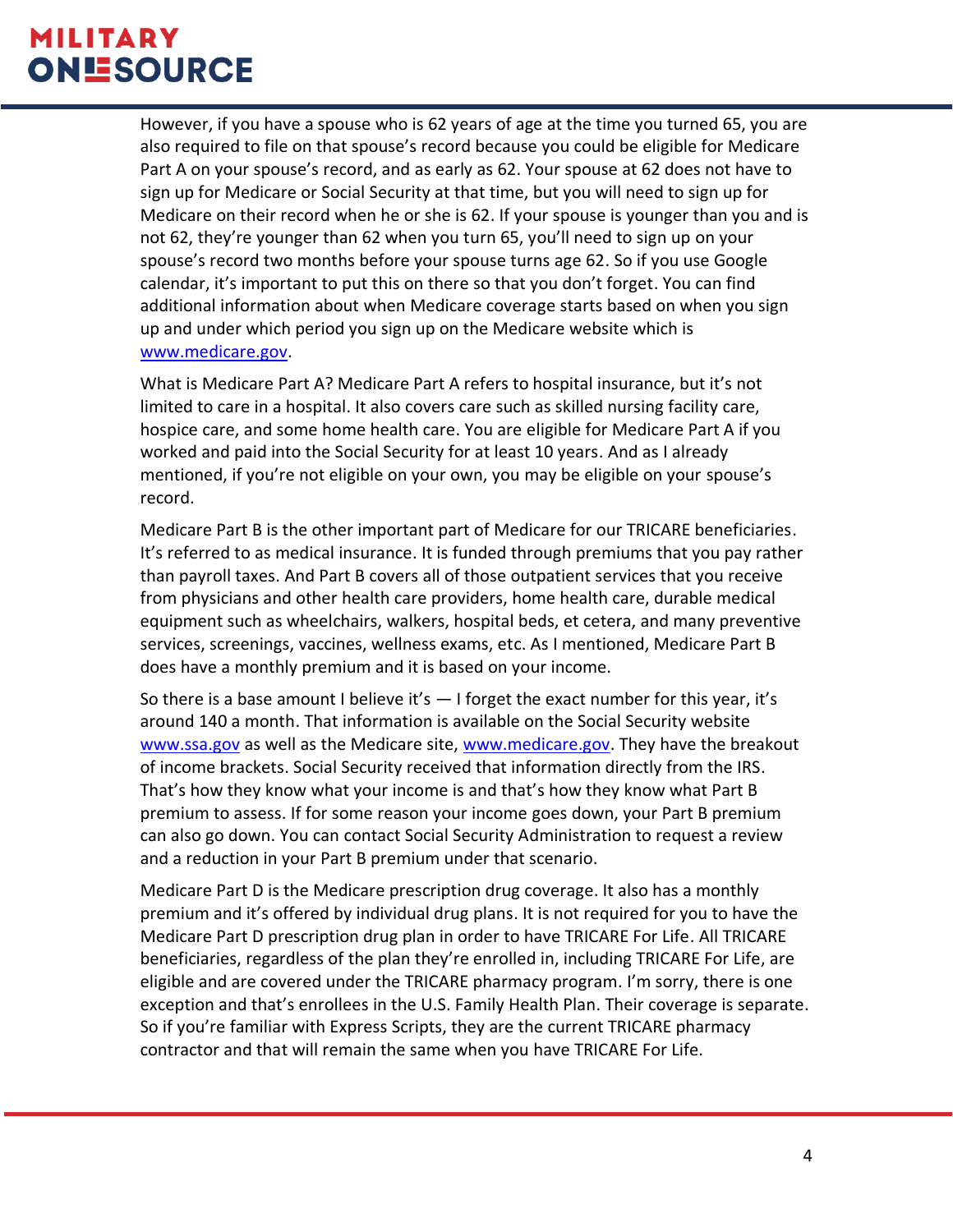The one difference that I'm aware of is that maintenance medications, the medicine that you take every day and are going to be taking for the rest of your life, maybe it's cholesterol or high blood pressure medication, those will be required to be ordered through the home delivery program. They give you a warning after you try to renew it once at a network pharmacy and after that you will be required to have it through the home delivery program.

There are also plans called Medigap or Medicare Supplemental Insurance. This is optional coverage. It varies in price and there are a number of different plans and those plans vary by state. They have letters associated with them and you can get information on that on the [www.medicare.gov](http://www.medicare.gov/) site. Generally, TRICARE For Life beneficiaries don't need Medigap because TRICARE For Life serves as your wraparound coverage to Medicare.

Medicare Part C. Medicare Part C refers to Medicare Advantage plans. These are plans that contract with the center for Medicare and Medicaid Services to offer the Medicare Part A and Part B benefits. Many of them also provide prescription drug coverage. About half of these plans have a monthly premium and the other half don't. You also notice that they may offer other coverage or benefits that are outside of Medicare Part A and B. They offer those as enticements to get you to enroll in their plan. If that's something that you like, that is a choice for you to make. These MA plans, there's an enrollment period during which you can enroll in these plans and there are restrictions on this enrolling as well, so that's something you would need to read up on the Medicare website.

In addition to some having premiums, you would need to get all of your care through their network of providers. You need to live within their service area to be eligible to enroll. Most of them have cost shares for every service that you receive and most of them do not coordinate directly with TRICARE. So in the event that you enroll in one of these plans, you would have to file paper claims for a reimbursement of your copayment and TRICARE will reimburse you for the copayments provided the care you receive is a TRICARE benefit. So many of you may have already taken advantage of enrolling in the Federal Employee Dental and Vision Insurance Program. This became available to TRICARE beneficiaries in 2018 and continues to be a benefit available to you and will continue once you're covered under TRICARE For Life as well.

These are individual plans. They offer high option and low option at various costs, so you have to do your homework and that information is available on [www.benefeds.com.](http://www.benefeds.com/) That's [www.benefeds.com.](http://www.benefeds.com/) So a lot of people are like, "OK, am I going to get a TRICARE For Life ID card?" And the answer is no. What you need to present when you access health care services is your Medicare health insurance card and your military ID card. Now your military ID card, if you look on the back, will show an expiration date and it's going to expire around the time that you're turning 65. So what's important is that you have your Medicare card when you go to renew your military ID card. So the sooner you enroll in that initial enrollment period the sooner you will get your Medicare card. The dates of when your part A and B coverage begin will be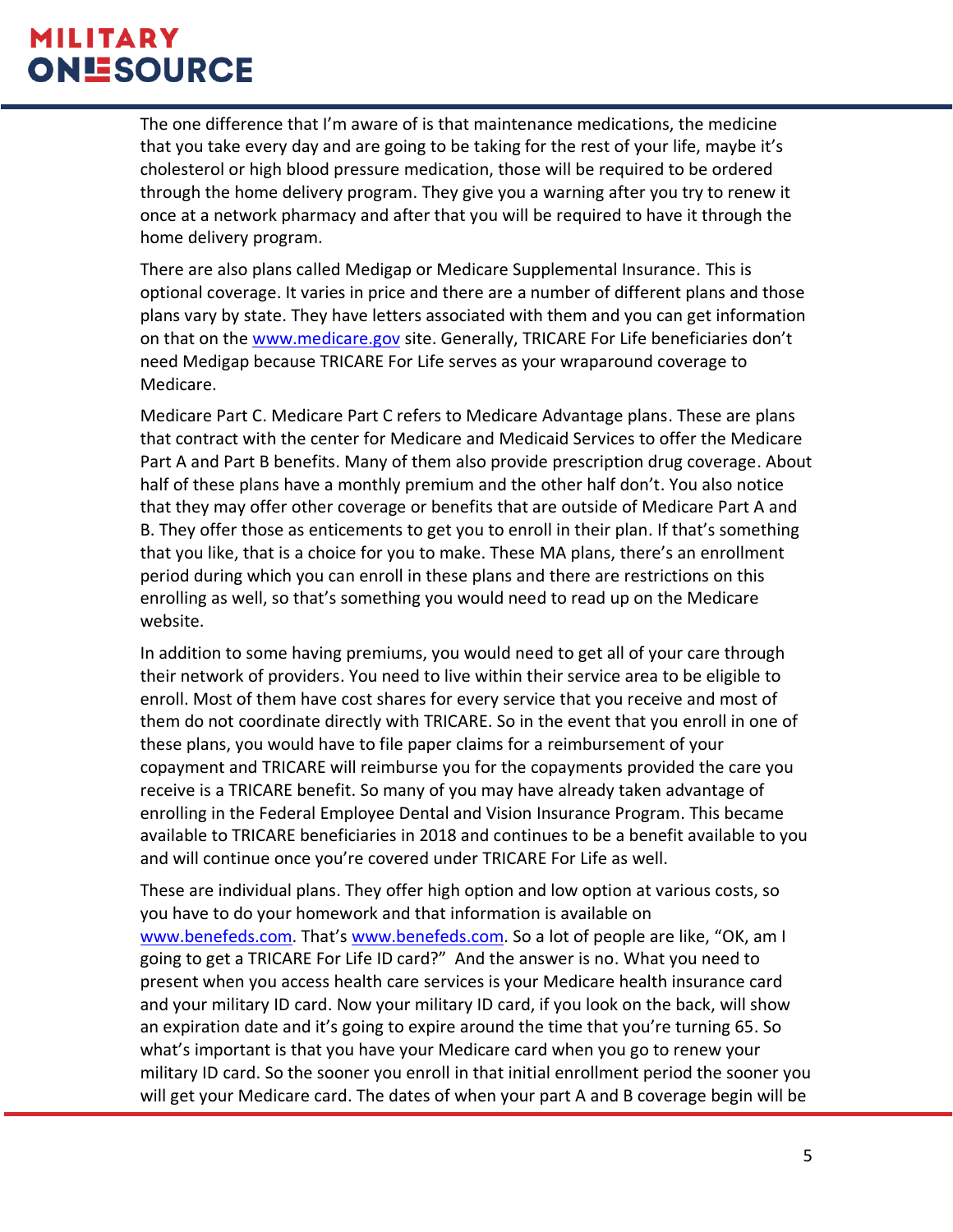on your card. So you can get that card several months in advance of the effective date of your coverage and that just helps you to get your military ID card updated promptly so that you don't have any challenges accessing care.

Keep in mind, that that's another task that you will need to do. When you're turning 65 and becoming eligible for Medicare, Medicare is your primary insurance and TRICARE for Life is secondary, unless you have other health insurance. If you have other health insurance, it would follow after Medicare if it's not based on current employment. And then TRICARE would be last or if you are working, that employer coverage is first, Medicare is second and TRICARE is last.

These are the types of providers that Medicare have. First is participating providers. These providers accept the Medicare-allowed amount of payment in full and they will file the claims with Medicare on your behalf. If the care you received is a benefit of both Medicare and TRICARE, you will have no out-of-pocket expenses. If you see a nonparticipating provider, they don't accept the Medicare allowed amount as payment in full and they may bill up to 15% above the Medicar-allowed amount, but this doesn't affect you because TRICARE picks up this additional cost. So there's no difference in your out-of-pocket expenses whether you received care from a participating provider or a non-participating provider.

Another category of providers is referred to as opt-out providers. These are providers who do not participate in Medicare at all and therefore they can't bill Medicare. They generate, will draft a contract between their patients and themselves and so, it's important to know up front what they will be billing for the care that you obtained from an opt-out provider. TRICARE will pay up to 20% of the TRICARE allowable amount and you're then responsible for the remainder of the billed charges. When you look at an explanation of benefits today whether you're in prime or select, you'll notice that the provider bills some amount that they rarely receive. They're going to receive the allowed amount by whatever insurance you have whether it's TRICARE or some other insurance they have negotiated at reduced rate. That doesn't happen with an opt-out provider so what they can bill is unlimited. They're not subject to any limiting charges. So it's very important to know up front what they're going to charge because you will have significant out-of-pocket expenses when getting care from an opt-out provider.

You may also receive care from the Department of Veterans Affairs or VA providers. Like opt-out providers, the VA providers cannot bill Medicare and Medicare cannot pay for services received from these facilities. So if you see a VA provider for nonserviceconnected care, you will have significant out-of-pocket expenses because again TRICARE will only pay up to 20% of the TRICARE allowable amount. So if you have nonserviceconnected care, you're better off receiving that care from a Medicare provider outside of the VA. TRICARE for Life is a worldwide benefit so if you are overseas, you can use any civilian provider, but generally you pay up front for the services and file a claim. TRICARE is the primary payer unless you have other health insurance. You also may receive care at military hospitals and clinic if space is available. And you can find those clinics on our TRICARE website at [www.tricare.mil/mtf.](http://www.tricare.mil/mtf)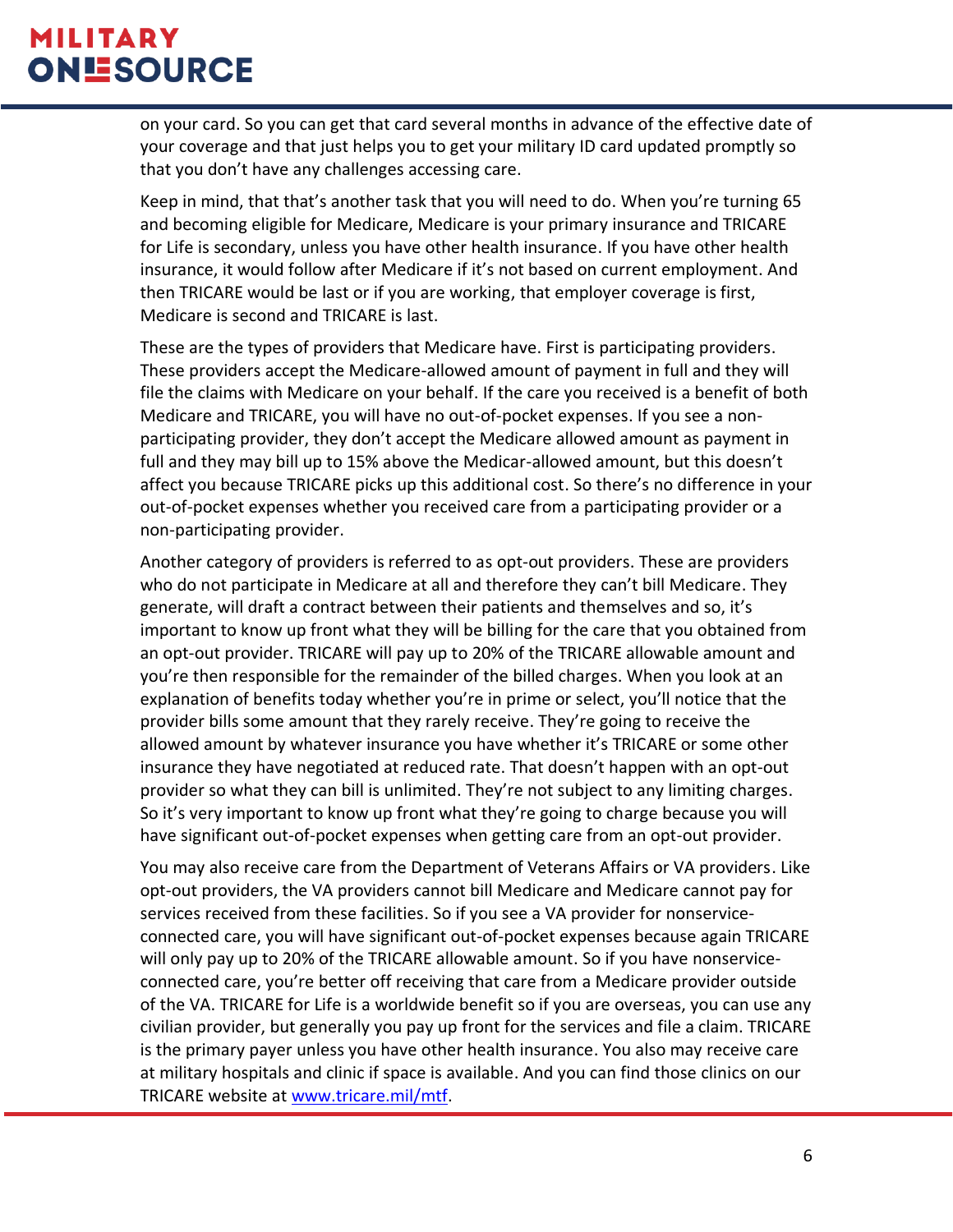Here's our comparison of costs. I referred to participating providers and an opt-out or VA providers and how your out-of-pocket expenses will vary in these new scenarios. On the left, Mr. Smith gets care from a Medicare-participating or nonparticipating provider. The provider billed \$1,000, Medicare allowed \$400.

The Medicare pays 80% so that's \$320 and TRICARE paid the remaining 20%, or \$80, and so, Mr. Smith has no out-of-pocket expenses. On the right, if Mr. Smith went like to the Veterans Affairs for health care services for nonservice-connected care, the bill was for \$1,000, TRICARE allowed \$400. The Medicare pays nothing because they are not permitted to pay VA and TRICARE paid 20% of the \$400 or \$800 leaving Mr. Smith with the responsibility of \$320. So that's pretty clear that seeing a Medicare provider would be advantageous to you financially.

How do you find these providers? You may have been receiving your care within the military system your entire adult life and you're not familiar. The Medicare website, [www.medicare.gov](http://www.medicare.gov/) has a search tool, the extended website is, [www.medicare.gov/care](http://www.medicare.gov/care-compare)[compare.](http://www.medicare.gov/care-compare) You can type in which specialty, whether it's cardiology, dermatology, etc., your zip code and it will populate. You search and it will come up with a list of providers where they have offices, some have more than one, the distance from your home, whether or not they're accepting new patients, etc. It's a wonderful resource to help you find providers. I do not recommend waiting until you turn 65 to find a primary care physician, because physicians tend to want you to come in and have a general exam first to be impaneled to their program just so they know who you are, so it's better to have a relationship with a physician before you have some urgent need.

Start doing this when you're 64, don't wait until you're 65. You can look up hospitals, home health, nursing homes, etc. on this site. If you decide to enroll in the Medicare Advantage plan, you would have to use their individual web site to determine what providers are in their network. So a lot of people are curious what Medicare covers and what TRICARE covers. You're probably familiar with what TRICARE covers today. The services you need might change over time, but you can identify which services are covered on the TRICARE website at [www.tricare.mil/coveredservices.](http://www.tricare.mil/coveredservices) You can also call the contractor. Once you're in TRICARE for Life, you will not be using the regional contractors. Today, at Humana for the East and Health Net for the west. But for TRICARE for Life it's Wisconsin Physicians Service, Military and Veterans Health or WPS. They have the contract for TRICARE for Life in the United States, and U.S. territory.

Medicare has a similar search tool on their site which is [www.medicare.gov/coverage](http://www.medicare.gov/coverage) and they have an 800 number as well, 800-633-4227. TRICARE covers proven medically necessary and appropriate care. Medicare and TRICARE coverage policies are not identical. We don't always have the same exact criteria for approving services and that might often show up with more recent treatment methodologies that become available. Medicare has limits on the amount of care it covers in some cases. For example, skilled nursing facility care, Medicare covers 100 days. TRICARE for Life does not have a limit on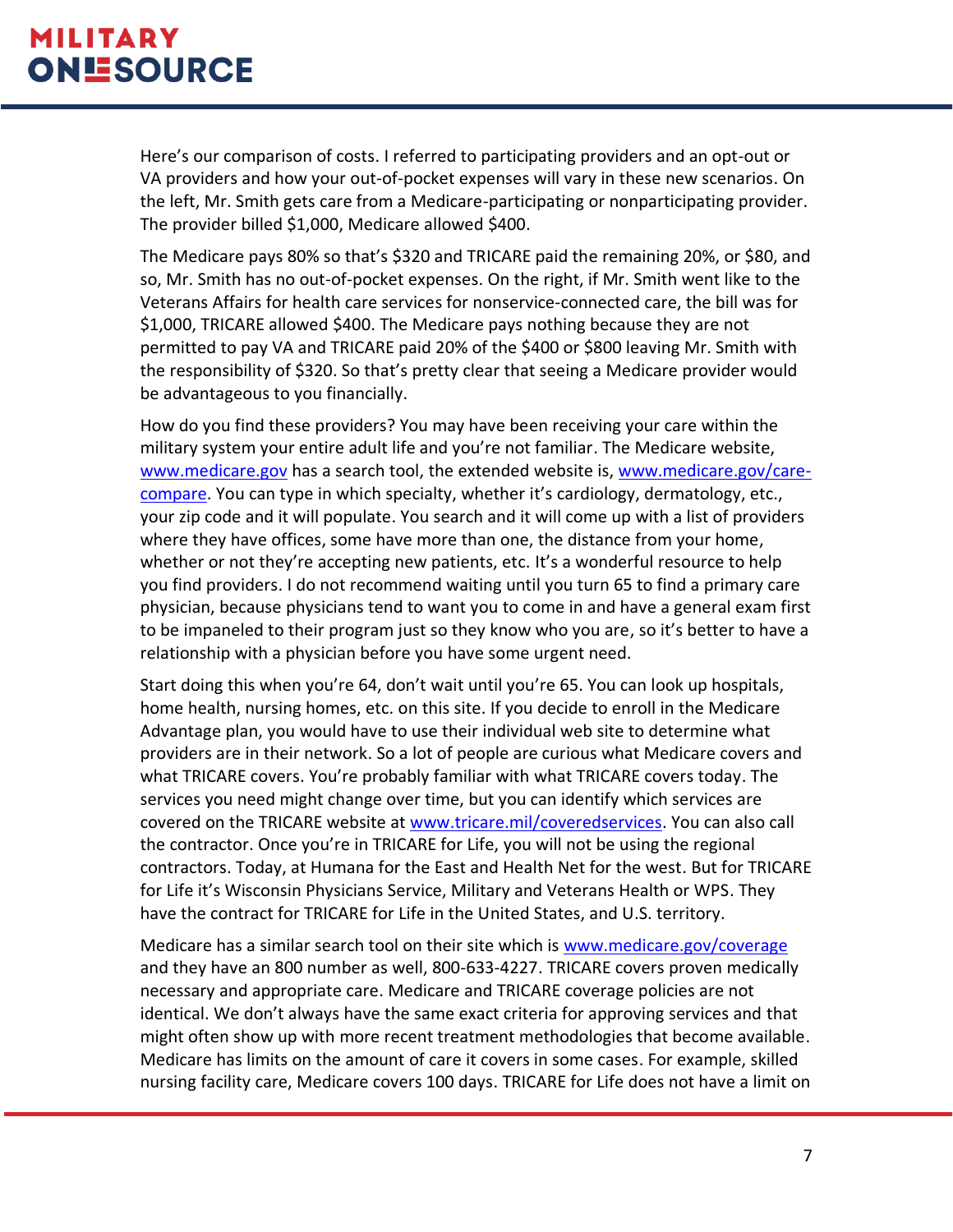skilled nursing facility days, but the care required by the patient must meet the skilled nursing definition in order to be continually covered. If the care you receive is covered by both Medicare and TRICARE, Medicare is going to pay their allowed amount TRICARE pays as the remaining amount and you have no out-of-pocket expenses. When the care you receive is covered only by Medicare, Medicare is going to pay their allowed amount. TRICARE is not going to make any payment and therefore you will then be responsible for the Medicare annual deductible and cost share. If the care you received is covered only by TRICARE, for example, care received overseas, Medicare doesn't pay anything overseas. TRICARE would pay their allowable amount and then you would have the TRICARE annual deductible cost share as your responsibility. When the care you received is not covered by either TRICARE or Medicare, and that could be cosmetic surgery, I can't think of anything else at this exact point in time, but that would not be covered by either Medicare or TRICARE. And so you'd have the responsibility of 100% of the bill charges. So I mentioned earlier that if you have TRICARE For Life, Medicare and other health insurance, how Medicare coordinates with the OHI depends on whether or not it's based on current employment. In either case, TRICARE for Life pays less. If you have employer-sponsored insurance based on current employment, that employer coverage pays first, Medicare pays second and TRICARE pays last. Your provider will file those health care claims. If you have other health insurance that isn't based on your or family members' current employment, Medicare pays first and health insurance pays second and TRICARE pays last.

In this situation, when your other health insurance processes the claim after Medicare, in order to speed reimbursement from TRICARE, you will need to submit the claim to the TRICARE For Life contractor which is currently WPS. As I mentioned, WPS is the contractor for United States and U.S. territories. They have a website [www.tricare4u.com](http://www.tricare4u.com/) and an 800 number, or 866-773-0404 toll-free number. You can set up an account on that website so that you can file claims. You can review status of claims. You can get information on how to file a claim, so that's a good resource for you. For care received overseas, International SOS is the contractor and their website is [www.tricare-overseas.com.](http://www.tricare-overseas.com/) So these are resources that are available on the [www.tricare.mil/publications](http://www.tricare.mil/publications) page as well as [www.tricare.mil/tfl](http://www.tricare.mil/tfl) for TRICARE for Life. In the TRICARE For Life page, these are listed under downloads in the bottom right-hand corner.

What would be most important for you to read is the TRICARE and Medicare Turning Age 65 brochure. That's the number one thing you should be reading if you are aged 64 to get into even more details that I described for you today. If anyone out there is under 65 and disabled and receiving Social Security Disability Insurance, they will become eligible for Medicare and the 25th month of receiving disability, that under 65 brochure would be important for you. The cost matrix is also valuable and then the TRICARE For Life handbook also has resources and frequently asked questions, etc. that you would find helpful.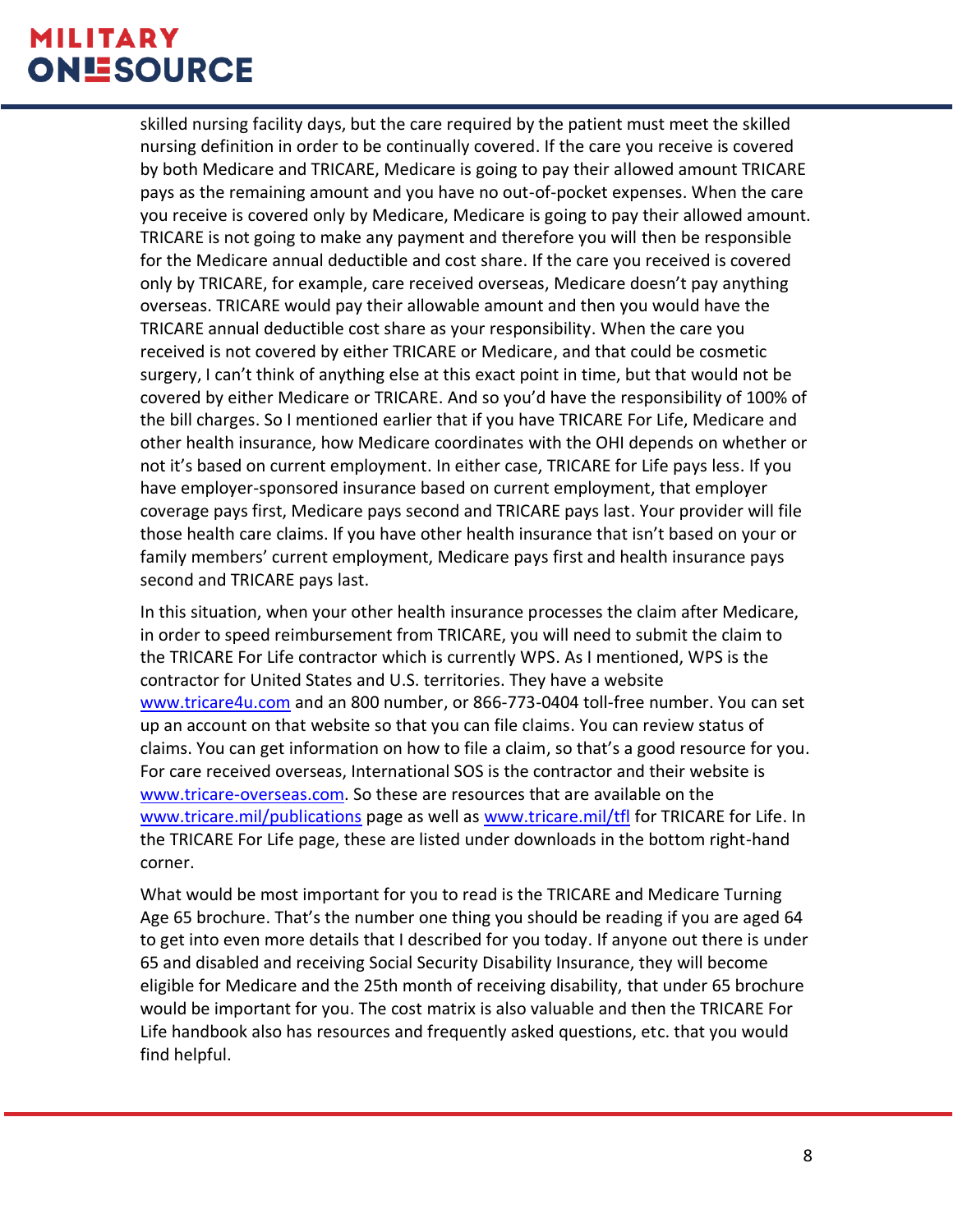This is just a list of the various resources available to you, Wisconsin Physicians Services, International SOS, Defense Manpower Data Center.

What's important here is you should go and check to see that your contact information is current in DEERS. If it's not current, you will not receive that notice that we send out five months in advance. We find that at least 10% of people have not updated their information in DEERS and they missed out on some important notices. The Social Security Administration I mentioned is important because that's where you can sign up and they have additional information on the Medicare site and also the Office of Personnel Management, I'll just make one comment here, if you also worked as a federal civilian and you're eligible for the Federal Employee Health Benefits Plan, you may be wondering, do I want to keep my federal health benefit plan, sign up for Medicare and have TRICARE? What's the best thing to do? One, it's a personal choice, but Office of Personnel Management allows TRICARE beneficiaries who receive TRICARE For Life as a benefit to suspend their federal employee health plan. Not cancel, suspend. If you cancel it, you can never get it back, but if you suspend it, you can get it back during an open season if at some point you decide that that's what you want. Information is available on the OPM site. OK, I am ready for your question.

**[Host]** OK, how do you make sure your payment for Part B is paid if you're not taking Social Security at the time of a moment?

**[Anne Breslin]** OK, so if you are receiving Social Security, either retirement or disability, your Part B premiums are taken from those monthly payment. If you are not receiving it, Medicare will send you a quarterly bill. So every three months, you'll receive a bill for your Part B premium and there will be an envelope and I don't know if it's by check or credit card or how they do it, but it will be clear to you when you get that statement. It's important that you pay that promptly. Failure to pay will result in loss of Part B and loss of TRICARE For Life.

**[Host]** Some Medicare Advantage plans have different lab fees, deductibles etc. Does TRICARE For Life still pay any remaining charges like it does with standard Medicare?

**[Anne Breslin]**As I mentioned during the presentation, TRICARE For Life can only pay copayment. So if there's a co-payment for a lab fee that is a covered TRICARE benefit, TRICARE will pay that when you submit a claim.

**[Host]** How do we ensure that the premiums for a [unintelligible] for Medicare and TRICARE For Life did not exceed TRICARE premium standards, excuse me, premiums, TRICARE Prime premiums?

**[Anne Breslin]**There is no guarantee that Medicare cost for premiums will not exceed TRICARE Prime or Select premiums. Let me just say that before TRICARE For Life became a program in 2001, TRICARE beneficiaries who became eligible for Medicare lost their TRICARE coverage and had to rely solely on Medicare. Congress passed legislation authorizing TRICARE For Life which allowed TRICARE to be a secondary payer to Medicare, but the requirement is that you have Medicare Part A and Part B, and TRICARE or the Defense Department has no control over the cost of Medicare Part B.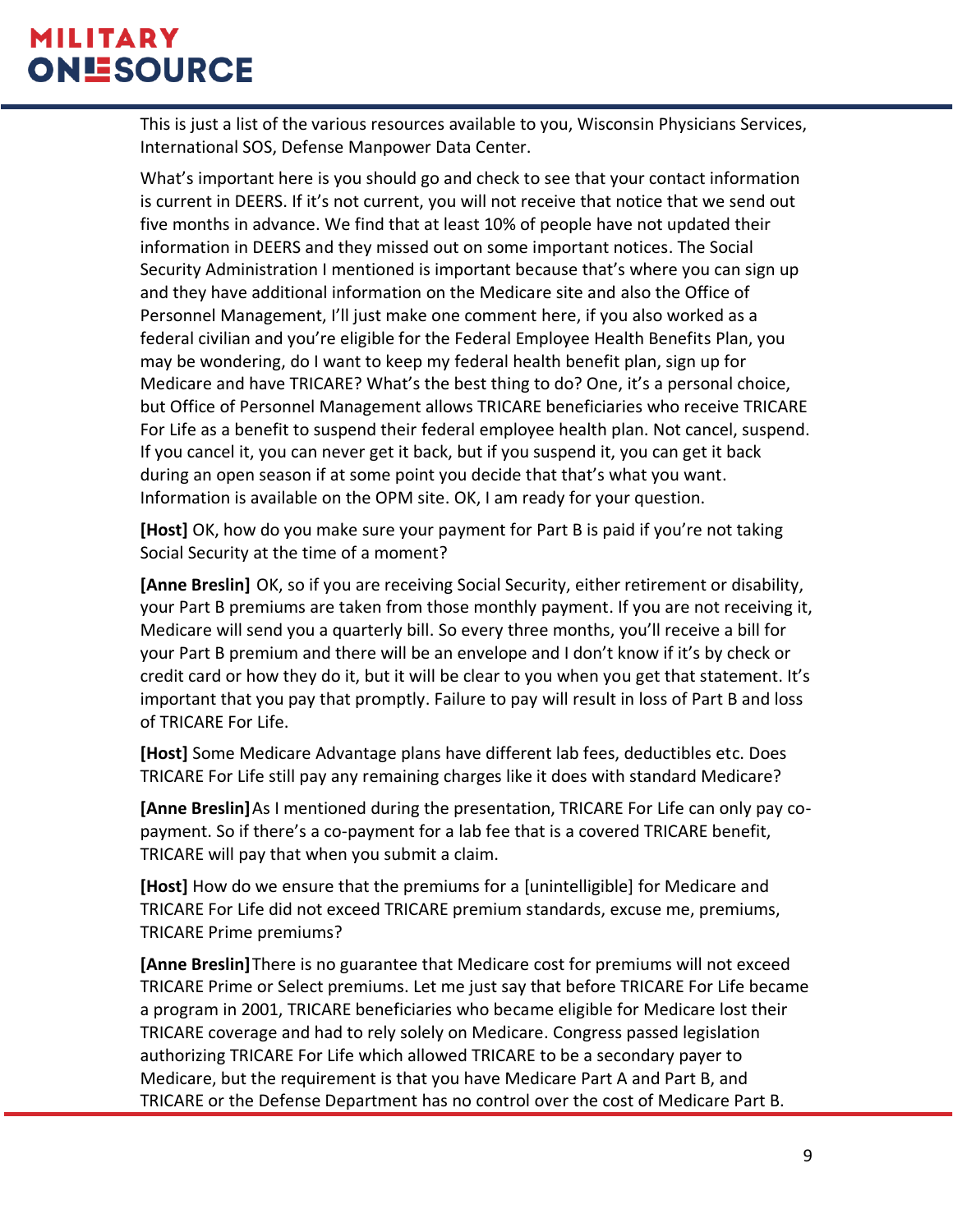**[Host]** If payment is automatic from a retirement pay, will the new amount be changed automatically?

**[Anne Breslin]**I think they're referring to TRICARE premiums and if there's a couple and one has Medicare, that person entitled to Medicare will be automatically terminated from their TRICARE plan whether it be Prime or Select and they'll be automatically covered by TRICARE For Life when they have Medicare A and B. So the contractor should adjust that premium for the individual spouse that's left on Prime or Select, but you can always call the contractor to make sure.

**[Host]** I just got my Medicare card in the mail without doing anything. Am I done?

**[Anne Breslin]** Yes, you received yours in the mail because you are most likely receiving Social Security benefits already, whether it be from disability or retirement. In that case, Medicare automatically enrolls you, and your card should show the effective date for Parts A and B, and that's when your TRICARE For Life coverage begins, the first date that you have both A and B. Sometimes the A and B dates don't match based on when you file, but if A and B are matched that is the day that you have TRICARE For Life.

**[Host]** I realized the beneficiary does not have to enroll in TRICARE For Life, but do they have to take steps to prove to DEERS that they have signed up for Medicare Part A and B?

**[Anne Breslin]**They should not have to take steps to prove that they signed up for A and B because that data comes directly from the Centers for Medicare and Medicaid Services to DEERS. But what you do need to do, and I should have mentioned on a previous question, is when you get that Medicare card, you need to renew your military ID card which should be expiring around the time you turn 65. So once you have your Medicare card, please arrange to get a new military ID card and take your Medicare card with you.

**[Host]** Are all veterans eligible for TRICARE For Life? Do you still need to have 20 years of service to be eligible for TRICARE For Life?

**[Anne Breslin]**Yes, in order to be eligible for TRICARE in retirement you must have been either medically retired or have served 20 years, and that is the same requirement for TRICARE For Life. So a veteran who does not meet the medical retirement for 20 years is not eligible.

**[Host]** Are Medicare Part B premiums renewed annually automatically?

**[Anne Breslin]**There's a review done each year, usually in the summer, and new rates are announced, but the new rates generally apply to the new beneficiaries that year.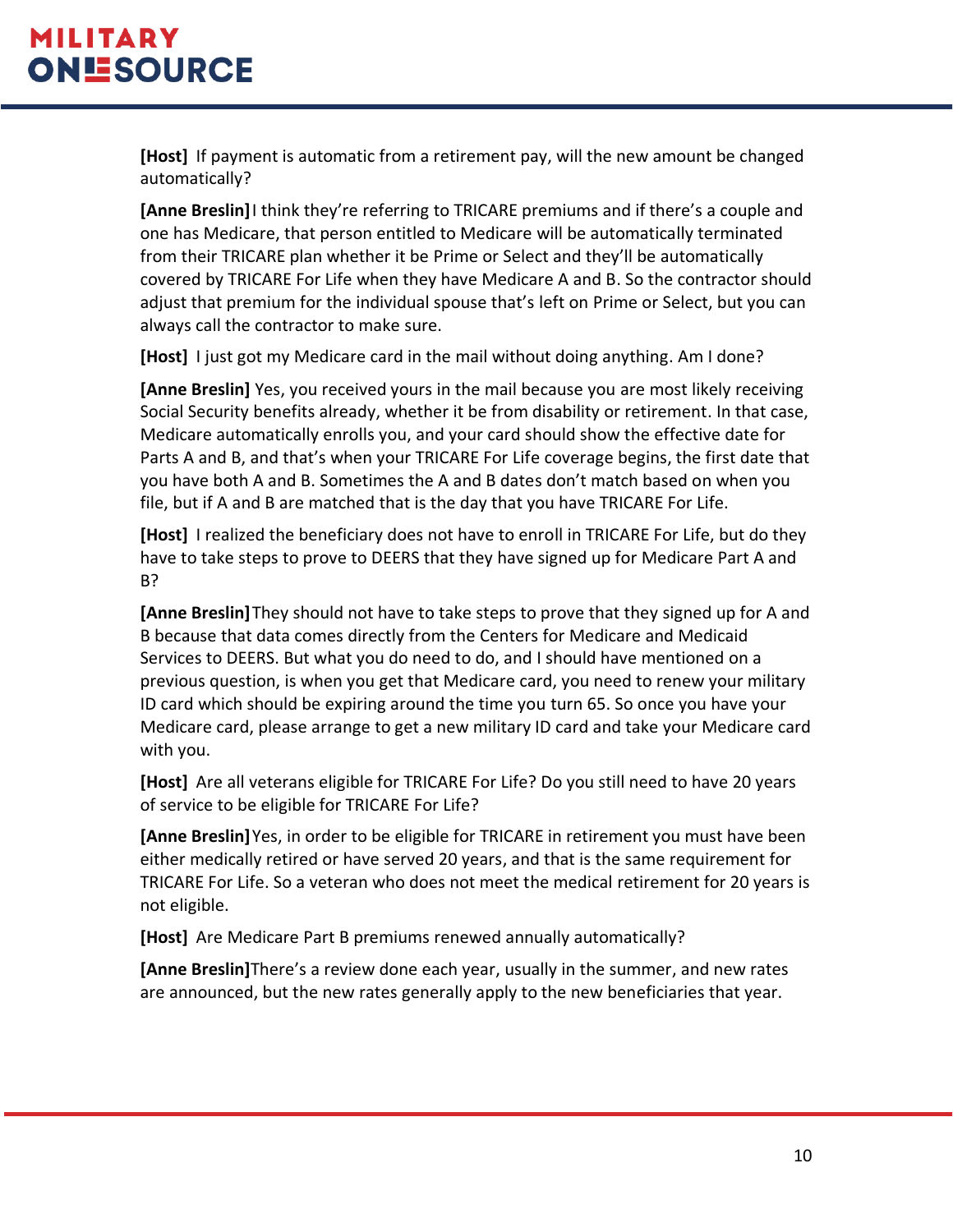If you're already a Medicare beneficiary, I believe your rates don't change. I could be wrong. You can verify that on a Medicare website.

**[Host]** Currently TRICARE Prime does not pay first if they have an employer plan. TRICARE will only pay if the employer plan doesn't pay. Is that still true for TRICARE For Life?

**[Anne Breslin]** TRICARE For Life will pay remaining balances when you follow Medicare rules and if the carrier ceases as a TRICARE benefit. So if there's other health insurance in that mix as well, if there's a balance, TRICARE is going to pay if it's a TRICARE benefit. You should have to follow the plan rules of your primary insurance though.

**[Host]** When you renew your military ID, then TRICARE For Life will automatically be updated?

**[Anne Breslin]**There's no enrollment for TRICARE For Life. The requirement is to enroll in Medicare A and B. And as I mentioned, that data of your Medicare entitlement comes across electronically to DEERS. And that's why you don't have to fill out an enrollment form, because once that data is in DEERS, you have TRICARE For Life.

**[Host]** OK, and this is along the same vein. You have to present your Medicare A, B card when going to DEERS Rapid Station to get your retiree card?

**[Anne Breslin]**Yes. So the folks at the ID card offices understand that you lose your TRICARE coverage at age 65 unless you have Medicare. So they're not going to give you a new card that shows that you have TRICARE coverage or it says civilian care, yes or no. It's not going to say yes, unless you have Medicare Part A and B and you present that card.

**[Host]** Are Medicare providers and non-providers akin to TRICARE Prime and TRICARE Select?

**[Anne Breslin]**You'd have to ask your individual providers that you're seeing today if they accept Medicare or if they participate in Medicare. There are thousands of providers out there that I wouldn't be able to say yes or no that they are Medicare providers as well.

**[Host]** How did Medicare and TRICARE For Life work if you have a long-term care plan?

**[Anne Breslin]**Long-term care insurance is for services that are not covered by either Medicare or TRICARE. So while I mentioned that both Medicare and TRICARE covers skilled nursing facility care, unfortunately when some of us get old, we will require care that isn't skilled, but we might have memory issues or we might just need help bathing or having meals made or getting dressed. Those are called activities of daily living or custodial care. And that is what is covered by long-term care insurance, but it is not covered by Medicare or TRICARE.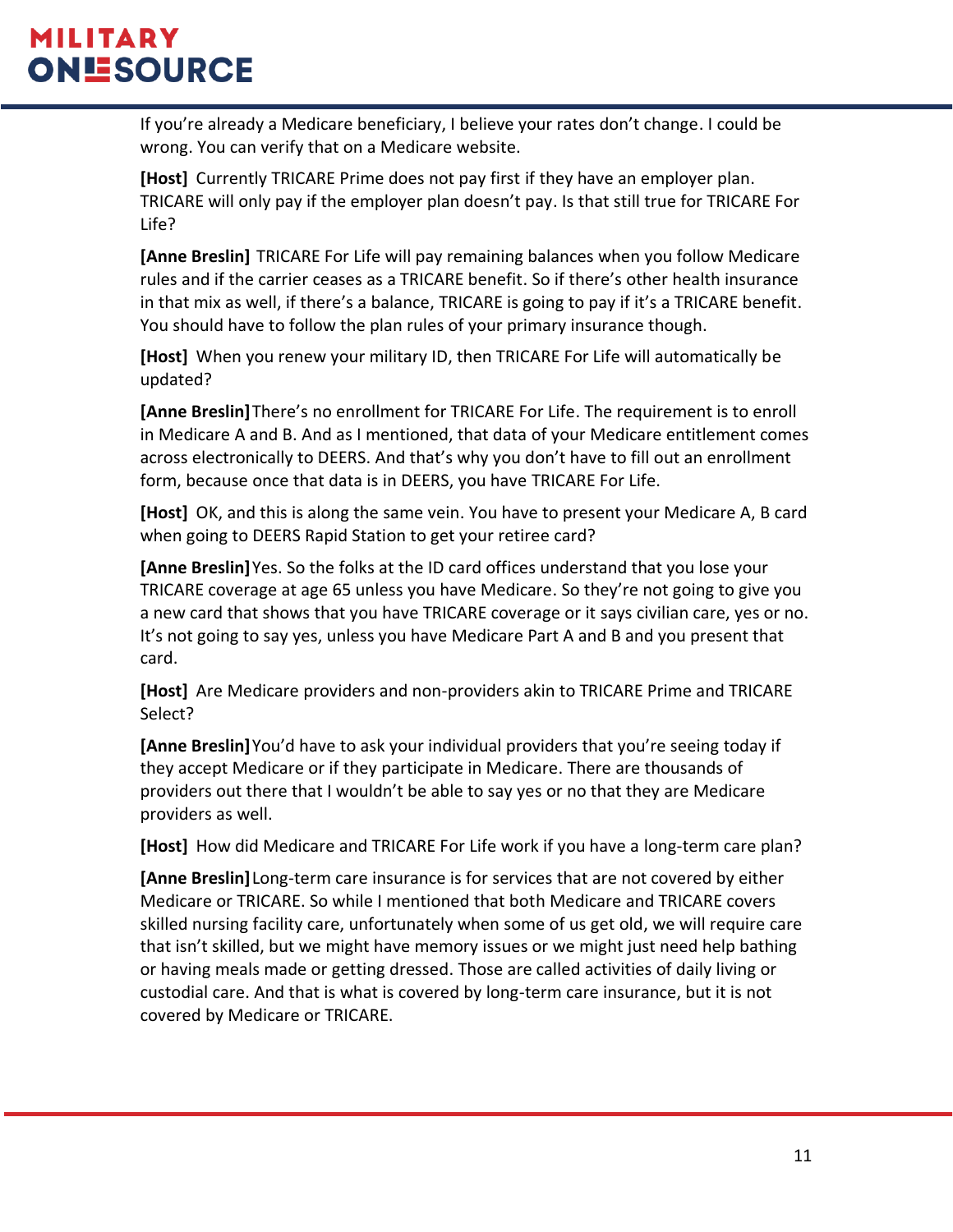**[Host]** If you sign up for a Medicare Advantage Plan in addition to TRICARE, is it possible for the provider to first bill the Medicare Advantage Plan and then bill TRICARE rather than having to submit the co-pay for reimbursement?

**[Anne Breslin]** There are some Medicare Advantage Plans that will file claims on behalf of their TRICARE enrollee. However, not all do. So if you're considering one of those Medicare Advantage Plans that would be a question I would ask if they would do that on your behalf. Because honestly, for me, when I'm old, I don't want to have to do all that paperwork. They can become burdensome. So that's the question to ask the plans because there are some that do and probably more that don't file those claims for you.

**[Host]** How do we find out what requires pre-approval or referrals?

**[Anne Breslin:** That information should be available on our TRICARE website. You can also contact WPS. Those links and phone numbers were provided in the presentation and are available on our website, [www.tricare.mil/tfl.](http://www.tricare.mil/tfl)

**[Host]** Does TRICARE For Life cover the initial Medicare deductible amount each calendar year?

**[Anne Breslin]**Generally, yes, if the care you're receiving is a benefit of Medicare and TRICARE, TRICARE is going to be picking up that deductible. Yes.

**[Host]** Once you turn 65, are you no longer able to use an MTF?

**[Anne Breslin:**Once you turn 65, you can use an MTF facility on a space-available basis. Some of the MTFs offer what is called TRICARE Plus. TRICARE Plus offers access to primary care only at the same access standards as TRICARE Prime. It is not offered at all facilities and it is not transferable from one to another.

**[Host]** If I already have a specialty care doctor that I like, can I keep going to him if he accepts the Medicare and TRICARE For Life?

**[Anne Breslin]**Yes, you can.

**[Host]** Please confirm that 65 or older spouses on Medicare are still covered by TRICARE For Life.

**[Anne Breslin]**Any TRICARE beneficiary remains eligible for TRICARE and has Medicare Part A and B are covered under TRICARE For Life. The exception would be if they're enrolled in US Family Health Plan and have been continuously enrolled since October of 2012. I hope that answered the question.

**[Host]** Can you be eligible for Social Security but not be eligible for Medicare?

**[Anne Breslin]**I believe that's a no. The only time that would be true, I believe, is for someone under 65 who has not been receiving Social Security Disability for two years. If it's been less than two years, they don't have Medicare yet. But if you paid into the system enough to earn Social Security at age 62 or older, you will be eligible for Medicare.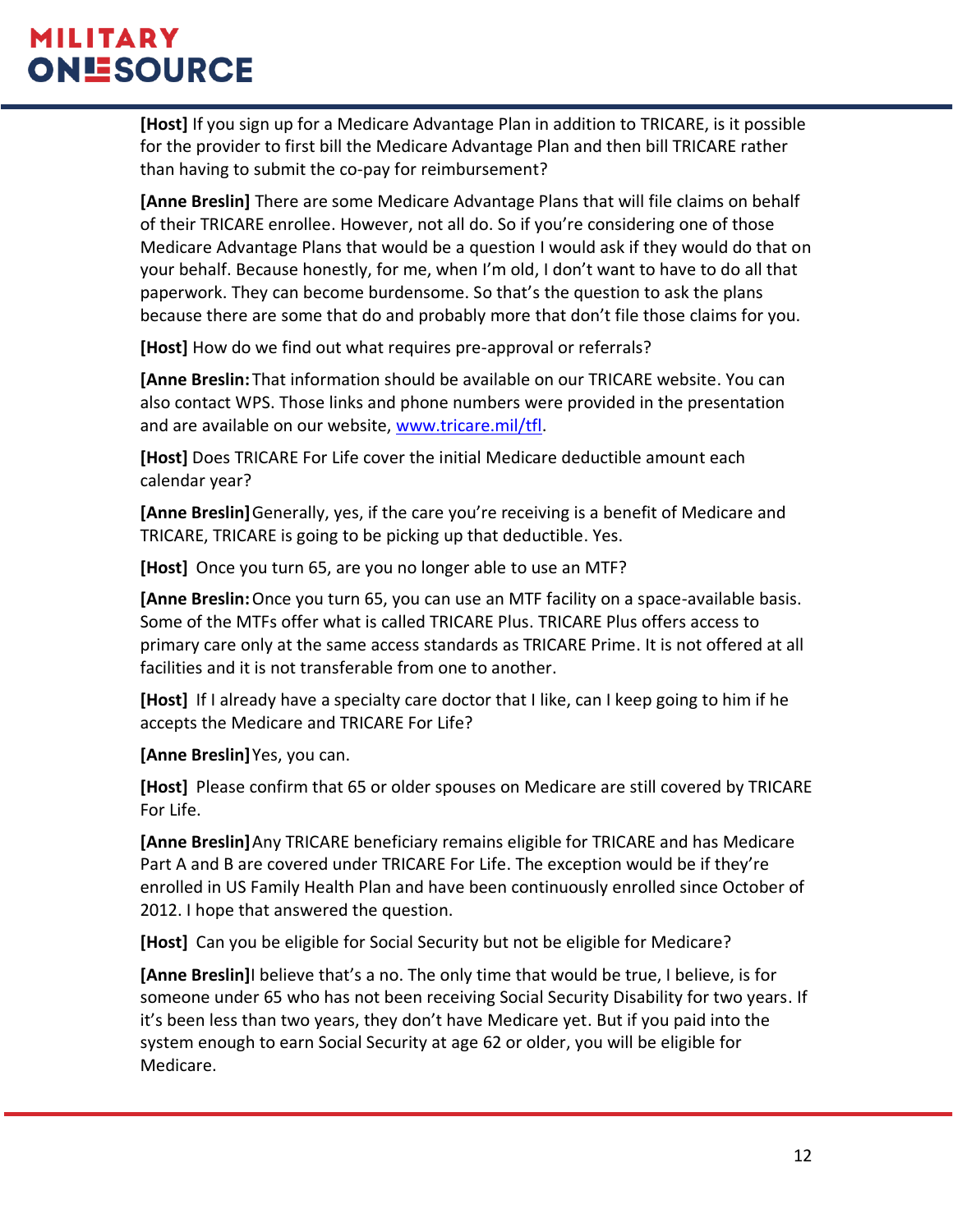**[Host]** I am currently enrolled in the TRICARE Select with the payment deducted from my military retirement. When I change over to TRICARE For Life, does this deduction automatically stop?

**[Anne Breslin]**Yes, it should because you should be automatically disenrolled from that plan.

**[Host]** I am divorced from a career military man. Because I was married to him for his entire 21 years of service, I have been getting TRICARE. Once I turn 65 and on Medicare, will I still be able to use TRICARE as a secondary insurance?

**[Anne Breslin]**Yes, you will have TRICARE For Life as secondary coverage to Medicare.

**[Host]** I'm retired and will be turning 65 this year and will be eligible for Medicare and TRICARE For Life. However, my husband is still working and has employer-sponsored insurance as his primary and TRICARE as his secondary. He will not be retiring until he's 67. How does this work for him with TRICARE For Life?

**[Anne Breslin]**: As I mentioned in the presentation, he will remain eligible for those TRICARE plans that he's in today. And I forget if it was, I think it was Prime so he would stay in Prime. If you have no children that are still eligible, then he would have an individual enrollment fee and you would have TRICARE For Life. You also have the option of delaying enrollment in Part B, but you would then only have the employersponsored coverage. You could sign up for Part A and delay enrollment in B. So you would have in the event of an inpatient situation, you would have Medicare secondary to the employer coverage. But you would not have TRICARE in the absence of B. So that's a choice you need to consider.

**[Host]** I'm thinking of retiring outside the United States. Do you have a list of countries where my Medicare and TRICARE For Life can be used?

**[Anne Breslin]**TRICARE For Life can be used anywhere in the world. However, Medicare will only pay in the United States or in U.S. territories. TRICARE For Life payments is similar to what TRICARE Standard used to pay so you would have those cost shares if you reside overseas.

**[Host]** Last question we have time for today. Will I lose my dental and vision benefits through FEDVIP?

**[Anne Breslin]** FEDVIP coverage is available to TRICARE beneficiaries using TRICARE For Life. So you will not lose it. You might have to  $-1$  don't think there will be a change if it's a family enrollment or I forget what they call it, self-plus-one or whatever. That shouldn't change because you or your spouse would still be eligible for TRICARE. You might be in different plans, but you're still eligible so that wouldn't change. But you can always confirm by contacting BENEFEDS that I believe that's one of those links we provided. Yes, that coverage should continue.

**[Host]** OK, and do you have any final closing thoughts for today's webinar?